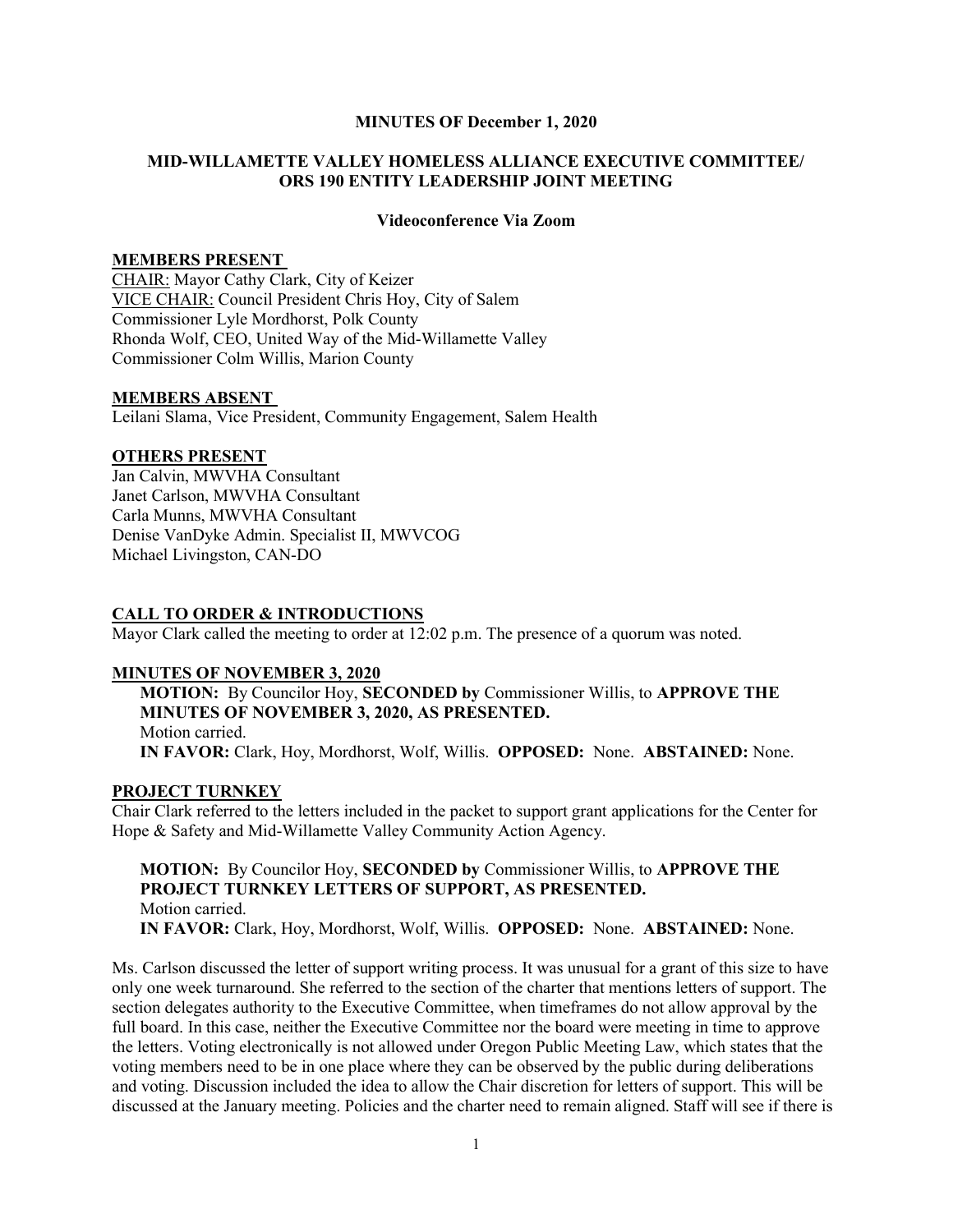a way to make a policy change alone work and delay any charter changes until the annual review in October. Commissioner Willis recommended defining "emergency" for this purpose.

# DECEMBER JOINT BOARD MEETING AGENDA

Ms. Carlson reviewed the draft agenda.

- Organization updates appear before the Consent Agenda, as happened at the last board meeting. This will allow extra time, if needed, for additional members to join a meeting to achieve a quorum and provides a more natural flow. It was agreed that this makes sense.
- Resignations from committees will be acknowledged. Recommendations for a new member of the Performance & Evaluation Committee can be sent to Carla Munns or Dan Clem.
- Staff was directed to include the meeting schedule in each agenda packet.
- Two agreements have been received and reviewed by legal counsel. They will be included in the packet under ORS 190 Entity business.
- Staff consultant contracts are ready for approval. There are some issues to be clarified.
	- o What should be substituted for MWVCOG "Executive Director" references? After discussion, it was determined that direction should be set by the ORS 190 Entity board, but contractual items can be approved by the ORS190 Entity Board President, assuming that it is work for a project approved by the board. Travel expenses should be tagged to per diem rates. Ms. Carlson will double check in the contracts and procurement rules to make sure there are no conflicts.
	- o Contract terms in the draft contracts are for eighteen months with a renewal of two years. Committee members affirmed this timing is good.
	- $\circ$  Additional project hours Ms. Carlson pointed to language in the current and renewal contracts that allow for additional hours to be approved when consultants are assigned special projects. She asked if the board might consider the Emergency Solutions Grant (ESG-CV) work done to be a special project? Between the three consultants, 67 hours of work will be done on this grant. 42 of those hours estimated to be done by Ms. Calvin. The Executive Committee gave direction to add this request to the board agenda.
- $\bullet$  Emergency Solutions Grant Oregon Housing & Community Services released the Request for Applications. There are a number of administrative requirements that will accompany the ORS 190 Entity becoming the Lead Applicant. These include federal audit and insurance requirements that may not be entirely covered with the .5% administrative allocation that will accrue to the ORS 190 Entity. Councilor Hoy requested a rough estimate of the cost for an audit and whether there is a "Plan B" for a Lead Applicant should the ORS 190 Entity board determines that there should be a different Lead Applicant. Ms. Carlson replied that there are a couple of potential organizations that have not yet been asked.
- CoC Summit The Collaborative Committee discussed the event. An update will be provided, and the board will be asked to comment. The ideas list from the Collaborative Committee meeting is not in priority order. Please review the list and be prepared to talk about the ideas at the board meeting.

## MOTION: By Councilor Hoy, SECONDED by Commissioner Mordhorst, to APPROVE THE AGENDA FOR DECEMBER 10, 2020, AS PRESENTED. Motion carried.

IN FAVOR: Clark, Hoy, Mordhorst, Wolf, Willis. OPPOSED: None. ABSTAINED: None.